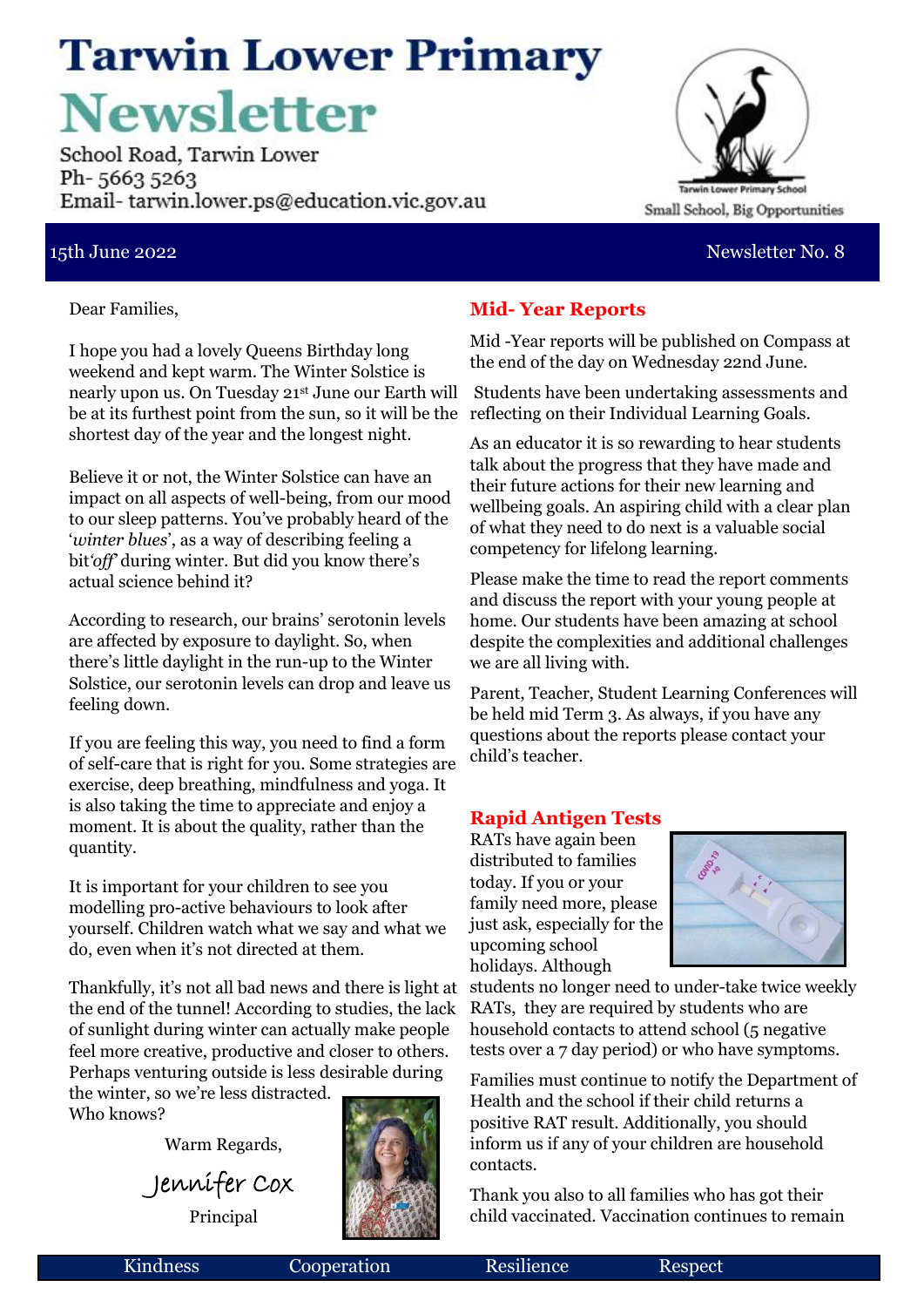the best way to protect students and staff in our school. There are two flyers in this newsletter about where to get vaccinated for either COVID or the flu.

Thank you again for your ongoing cooperation and support during this time.

#### **Student and Staff Leave – COVID SAFE**

If your child has any symptoms, please take the time to give a RAT test. Many children are presenting at school with coughs, earaches, and blocked noses. When children are unwell, they need to be at home resting to contain the spread of winter viruses and COVID. The health system is currently overwhelmed, so as a community we need to be proactive about our physical health to minimise the chance of illnesses becoming more serious.

Please ensure the young people in your home are getting plenty of sleep (with devices out of bedrooms), plenty of water, fruit and vegetables. Sleep is becoming a major problem in our young people so we need to model and create plenty of time for restful sleep to allow their organs to refresh and their growng bodies can recover each day.

Our current staff leave school context is the same as many schools in this area, region and state. There is a shortage of 'casual relief teachers' in South Gippsland, however we are working as a team to ensure that classes are rarely split so that students have continuity of their learning program and quality supervision in the playground. My thanks to our Casual Relief Teachers for stepping into classes in recent weeks.

And a big thank you to our school staff for their adaptability each day and ensuring students feel safe and happy at school.

#### **Child Safe Standards Update**

The Victorian Government has announced new [Child Safe Standards](https://ccyp.vic.gov.au/news/new-child-safe-standards-start-in-victoria-on-1-july-2022-to-better-protect-children/) to further strengthen child safety across organisations, including schools. The new standards recognise the critical importance of families and the broader school community in maintaining and promoting child safety and wellbeing.

The new Child Safe Standards were reviewed by School Council at the meeting last night. These are available to view on school website. Our child safety and wellbeing policies outline the measures and strategies we have in place to support, promote and maintain the safety and wellbeing of our students:

- [Child Safety and Wellbeing Policy](file:///U:/Policies/Policies Ratified in 2022/Child Safe/Child-safety-policy-2022.pdf)
- [Child Safety Code of Conduct](file:///U:/Policies/Policies Ratified in 2022/Child Safe/Child Safe Code of Conduct 2022.pdf)
- [Child safety Responding and Reporting](file:///U:/Policies/Policies Ratified in 2022/Child Safe/Child Safety Responding and Reporting Obligations Policy and Procedures  2022.pdf)  [Obligations Policy and Procedure](file:///U:/Policies/Policies Ratified in 2022/Child Safe/Child Safety Responding and Reporting Obligations Policy and Procedures - 2022.pdf)

We are committed to continuous improvement in our approach to child safety and wellbeing and welcome feedback from families and members of our school community on ways we can further strengthen our child safety policies, procedures and practices. If you have any suggestions, comments or questions, please contact the principal.

#### **Year 5/6 Camps**

We know that the lockdowns has meant that students have missed out on many things over the past two years, including camps.

That is why I am excited to let you know about two camps for the senior students later this year.

- Somers Camp. The cost is \$260 for 9 days. Please let the school know if your child is interested in attending. See attached in the newsletter.
- Wilson Promontory Outdoor Education Camp. 5 day camp with Toora PS and Welshpool PS in early December. There will be little to no cost for this camp.

Details about both camps will be available closer to the date.

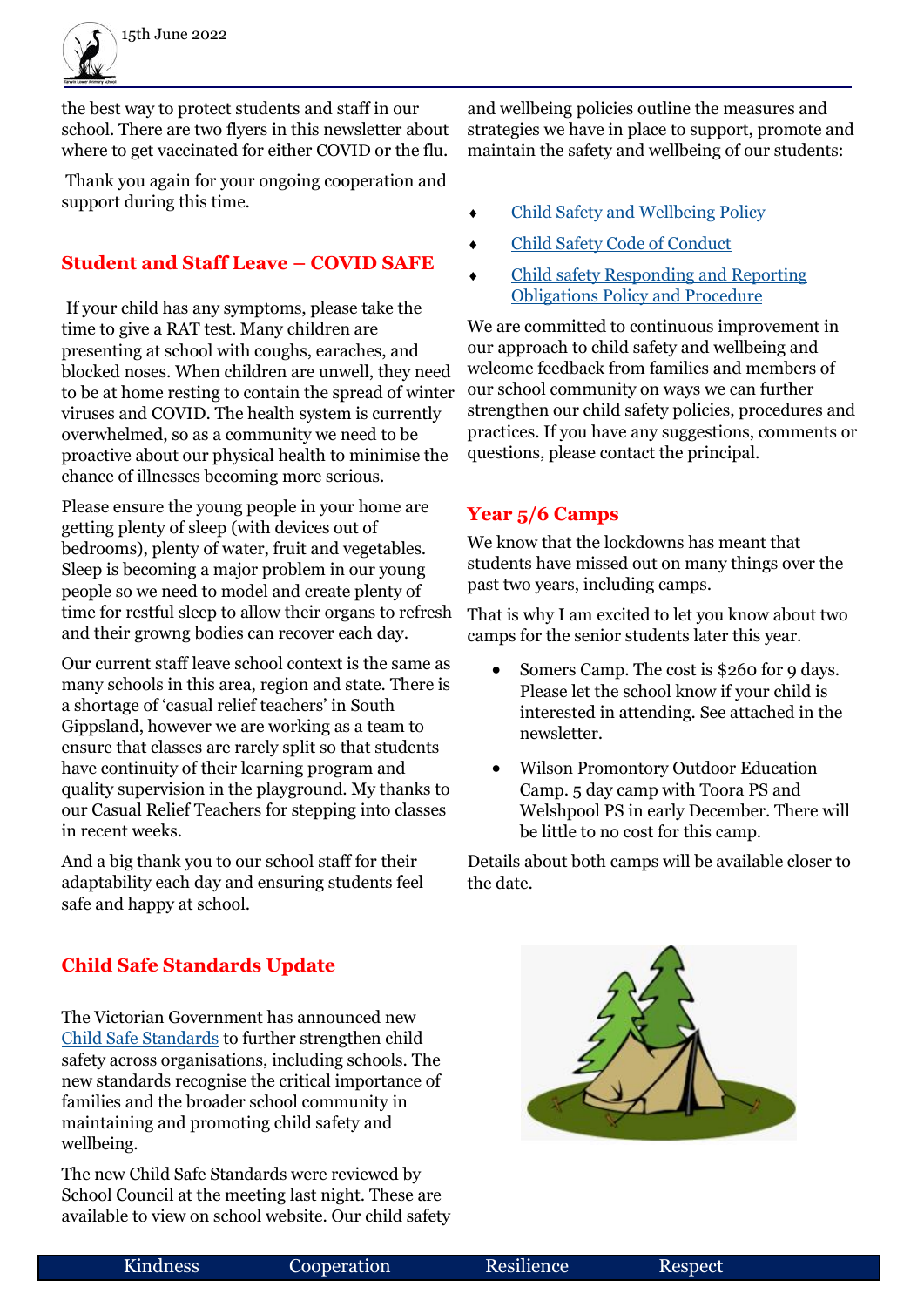

| Term 2 – important dates   |                                                                  |
|----------------------------|------------------------------------------------------------------|
| Thursday 16th June         | Division Winter Sports Day                                       |
| Tuesday 21st June          | Winter Solstice - officially the shortest day and longest night! |
| Wed 22nd June              | Reports published on Compass                                     |
| Friday 24th June           | End of Term $2 - 2.20$ pm finish                                 |
| Monday 11th July           | Start of Term 3                                                  |
| Tuesday 2nd August         | <b>School Council</b>                                            |
| Thursday 4th - 17th August | <b>BOOKFAIR IS COMING !!!</b>                                    |
| Wednesday 24th August      | Regional Arts performance - Pinocchio                            |

# From the office...

- If you have ordered uniforms, the order went in yesterday. I am hopeful that we will receive them early in Term 3.
- Early notice: Bookfair will be coming in August. We will have the same format as previous years. Bookfair will be here for 2 weeks and you can purchase books and other items with cash or credit card.

Bookfair visits will be as follows:

Before & After School on Monday & Friday

All day Tuesday, Wednesday & Thursday

### **Happy Birthday**

We hope you had a great time on your special day

- **Wyatt**
- **Banjo**
- **Scarlett**

#### **School Bank Details**

BSB: 633108

ACC NAME: Tarwin Lower Primary School ACC: 151500626

## Congratulations.



to these superstars who received awards over the past couple of weeks.

Well Done!!



Kindness Cooperation Resilience Respect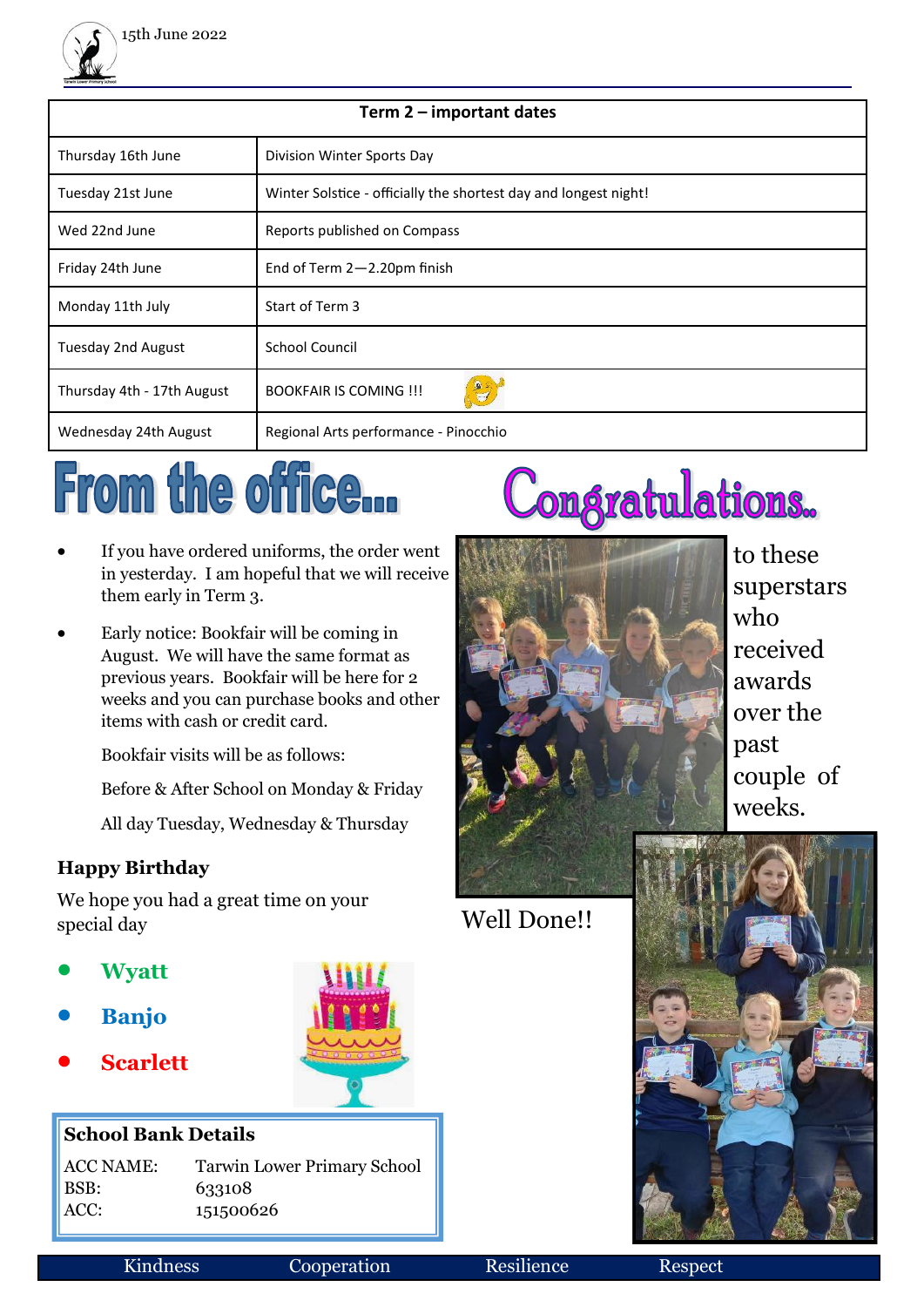



### **District Winter Sports**



Last Wednesday Raff, Marshall and Ashlyn competed in the District Winter Sports in Netball and Football.

Well done on a great effort from all of you.

Thanks to Tracey Robertson for the photos.